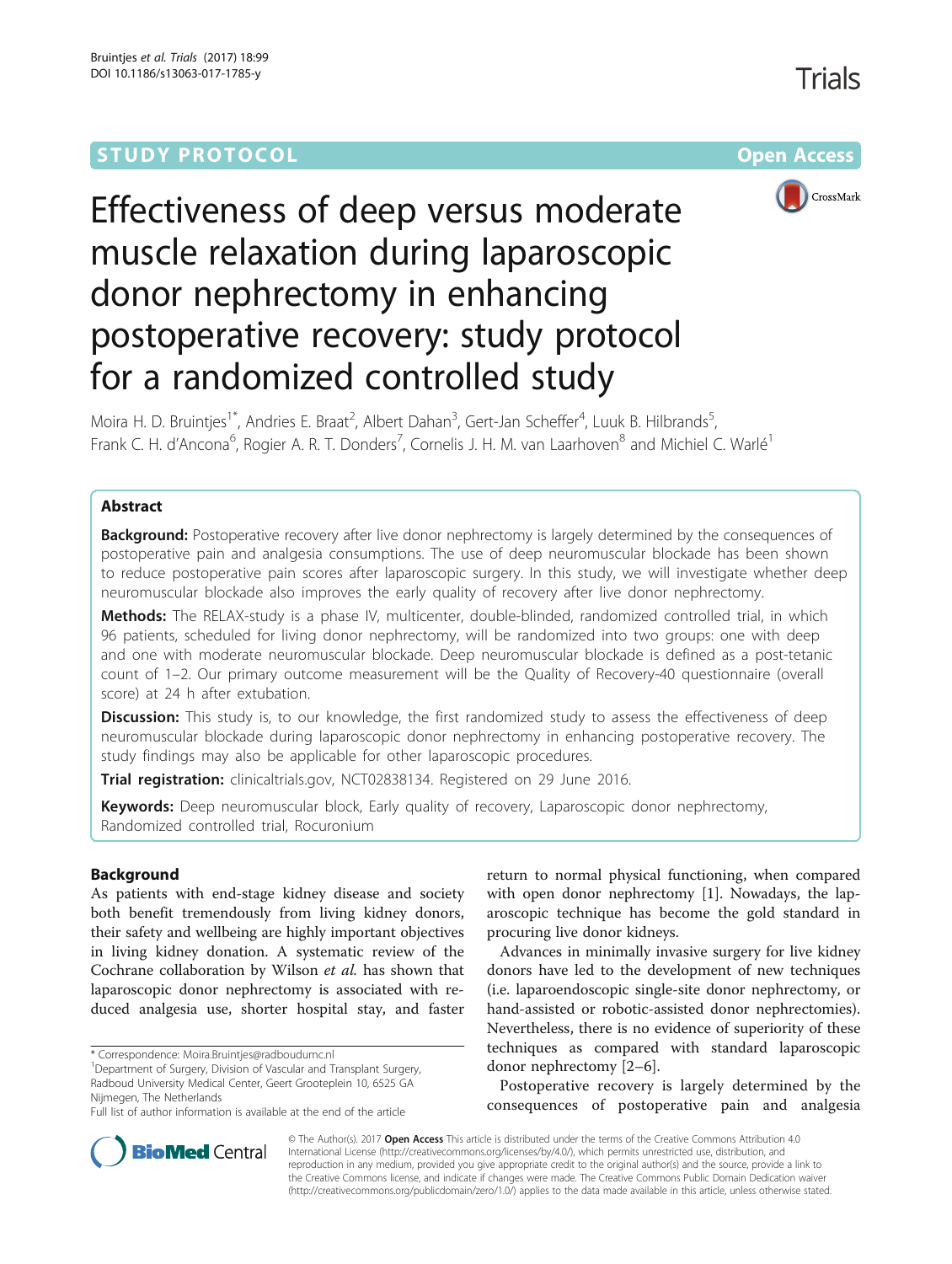consumption. In a previous pilot study by our group, lowpressure pneumoperitoneum (7 mmHg) during laparoscopic donor nephrectomy reduced postoperative pain scores, compared with standard pressure pneumoperitoneum [\[7\]](#page-6-0). This finding is in agreement with a meta-analysis showing that the use of low-pressure pneumoperitoneum provides a clinically relevant reduction in postoperative pain scores after laparoscopic surgery [\[8\]](#page-6-0). To investigate whether the use of low-pressure pneumoperitoneum facilitated by profound muscle relaxation improves not only postoperative pain but also the early quality of recovery, we performed a blinded randomized controlled trial in patients undergoing laparoscopic donor nephrectomy ([[9](#page-6-0)], Ozdemir-van Brunschot DM, et al.: Low pressure pneumoperitoneum facilitated by deep neuromuscular blockade during laparoscopic donor nephrectomy is associated with reduced length of hospital stay, submitted). Results from this study showed that the use of low-pressure pneumoperitoneum did not reduce pain scores nor improve the quality of recovery (Ozdemir-van Brunschot DM, et al.: Low pressure pneumoperitoneum facilitated by deep neuromuscular blockade during laparoscopic donor nephrectomy is associated with reduced length of hospital stay, submitted). A possible explanation for this finding may be that the use of a deep neuromuscular blockade reduces pneumoperitoneum-related pain scores by increasing the compliance of the abdominal wall musculature. As deep neuromuscular blockade was applied in both arms of the study, this may have abated the analgesic effects of lowpressure pneumoperitoneum. Therefore, we hypothesize that the use of deep neuromuscular blockade during standard pressure laparoscopic donor nephrectomy improves the early quality of recovery after laparoscopic donor nephrectomy by reducing postoperative pain scores or analgesic consumption.

## Methods/Design

This multicenter, double-blinded, randomized controlled trial will be performed at the Radboud University Medical Center and the Leiden University Medical Center. We aim to assess the effectiveness of deep versus moderate neuromuscular blockade during laparoscopic donor nephrectomy in enhancing postoperative recovery. All eligible donors will be screened. Patients will be included after written informed consent. See Fig. [1](#page-2-0) for the flow chart, Additional file [1](#page-5-0) for the SPIRIT checklist, and Additional file [2](#page-5-0) for the SPIRIT figure for study protocols.

## Study population

A total of 96 patients will be randomized, based on a computer-generated list, to either deep neuromuscular blockade (group A) or moderate neuromuscular blockade (group B). Stratification by center will be used. All adult individuals (>18 years), who are scheduled for living kidney donation are eligible for this study. Patients are excluded if they meet one or more of the following exclusion criteria: insufficient control of the Dutch language to read the patient information and to fill out the questionnaires; chronic use of analgesics or psychotropic drugs; use of nonsteroidal anti-inflammatory drugs <5 days before surgery; morbid obesity (body mass index  $>$  35 kg/m<sup>2</sup>); known or suspect allergy to rocuronium or sugammadex; neuromuscular disease; indication of rapid sequence induction; deficiency of vitamin K-dependent clotting factors, coagulopathy or use of coumarin derivatives because of an increased risk of bleeding when combined with sugammadex; or peri-operative use of fusidic acid or flucloxacillin because of an interaction with sugammadex.

## Study protocol

Before the surgeons arrive at the operation room, all study medications are prepared by the anesthesiologist or the anesthesiologist's assistant, after opening the envelope containing the allocation of treatment. Surgeons, scrub nurses, and the research physician are blinded for group allocation. Covering of the neuromuscular monitoring equipment, nerve stimulator and computer behind sterile drapes ensures this. The attending anesthetic staff in the operating room are not blinded as the anesthesiologist has to respond adequately to the neuromuscular monitoring to maintain adequate neuromuscular blockade according to the allocation of treatment.

Neuromuscular function will be monitored in a standardized fashion using an acceleromyograph at the wrist (train-of-four watch SX, MIPM GmbH). To calibrate the train-of-four watch, first a tetanic ulnar nerve stimulus (50 Hz for 5 s) will be administered. Thereafter, the train-of-four watch will be calibrated, followed by three measurements to ensure that the train-of-four ratio differs by less than 5%. If the train-of-four ratio differs by more than 5%, the train-of-four watch will be recalibrated. The post-tetanic count is obtained by counting 1 Hz twitches 3 s after 5 s of 50 Hz tetany. The post-tetanic count is used to assess the level of the deep neuromuscular blockade and to give an approximate time until the return of response to single twitches.

Anesthesia will be induced with remifentanil 1.0 μg/kg, propofol 1–2 mg/kg and rocuronium (intubation dose 0.6 mg/kg). Anesthesia is maintained with propofol aimed at a bispectral index score between 45 and 55; remifentanil administration will be at the discretion of the attending anesthesiologist. Tracheal intubation is performed 2 min after administration of 0.6 mg/kg rocuronium in both groups. For a body mass index > 30 kg/m<sup>2</sup>, the dose of rocuronium will be adjusted taking into account ideal body weight. We will use pressure-regulated volumecontrolled ventilation through an endotracheal tube with a mixture of oxygen in air with 5 cm  $H_2O$  positive end-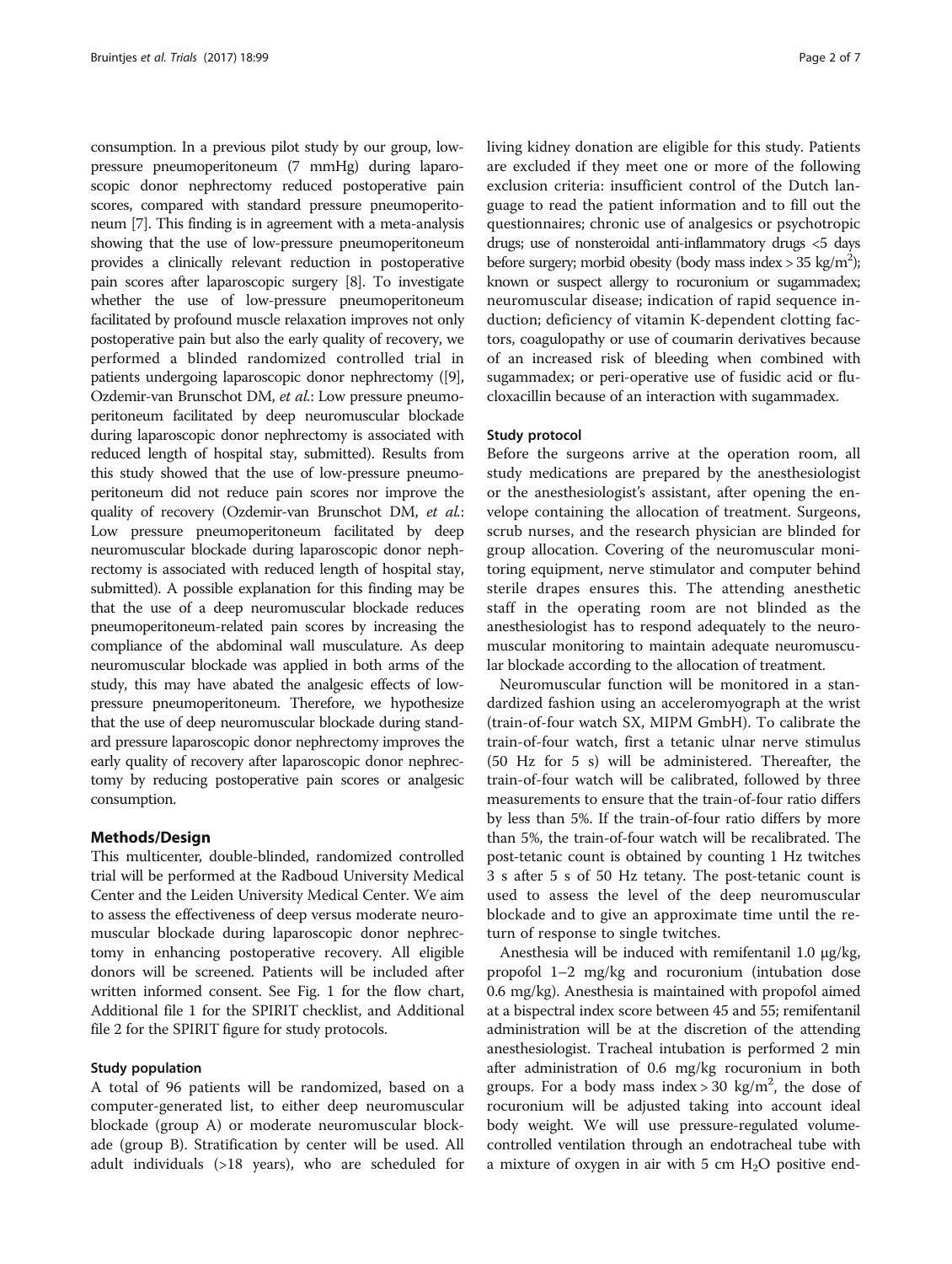<span id="page-2-0"></span>

expiratory pressure and tidal volume between 6 and 8 ml/kg. Minute ventilation is adjusted to main endtidal carbon dioxide between 31 and 43 mmHg by changing respiratory rate during surgery. A nasogastric tube will be inserted for gastric decompression and will be removed before the end of the surgery. The core temperature will be measured continuously, with the aim at maintaining it at 36–37 °C.

In group A (deep neuromuscular blockade), infusion of rocuronium (0.3 to 0.4 mg/kg) is started and titrated towards post-tetanic count 1–2. In group B (moderate neuromuscular blockade), no additional rocuronium is administered after tracheal intubation and neuromuscular function will be allowed to recover spontaneously.

All laparoscopic procedures will be performed by two surgeons with at least one experienced transplant surgeon (>30 laparoscopic donor nephrectomies). The primary surgeon assesses Leiden surgical space conditions using the Leiden surgical rating scale according to Martini et al. [\[10](#page-6-0)] (see Table [1\)](#page-3-0) after introduction of trocars, and then every 15 min. If surgical conditions are insufficient (surgical rating scale 1 or 2), the surgeon only decides to convert to a higher intra-abdominal pressure or an open- or hand-assisted procedure, if the safety of the patient is compromised. In case of insufficient surgical conditions due to (severe) muscle contractions (surgical rating scale 1 or 2), the protocol allows a 0.6 mg/kg bolus of rocuronium. Blood loss will be compensated with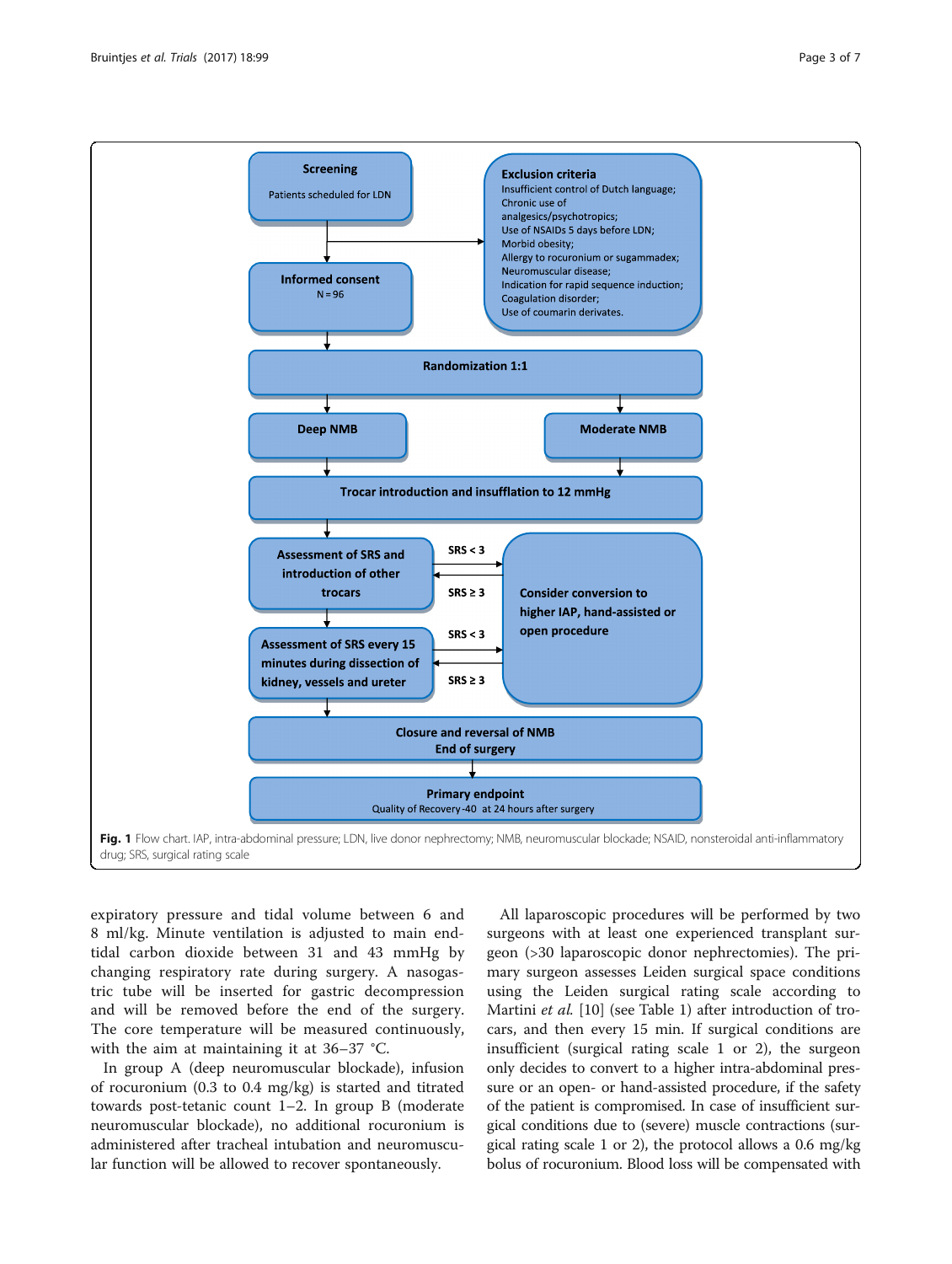| Scale                    |                           | Description                                                                                                                                                                                             |
|--------------------------|---------------------------|---------------------------------------------------------------------------------------------------------------------------------------------------------------------------------------------------------|
|                          | Extremely poor conditions | The surgeon is unable to work because of coughing or the inability to obtain a visible laparoscopic field<br>because of inadequate muscle relaxation.                                                   |
| $\overline{\phantom{a}}$ | Poor conditions           | There is a visible laparoscopic field, but the surgeon is severely hampered by inadequate muscle relaxation<br>with continuous muscle contractions, movements or both with the hazard of tissue damage. |
| 3                        | Acceptable conditions     | There is a wide visible laparoscopic field but muscle contractions, movements or both occur regularly,<br>causing some interference with the surgeon's work.                                            |
| $\overline{4}$           | Good conditions           | There is a wide laparoscopic field with sporadic muscle contractions or movements, or both.                                                                                                             |
|                          | Optimal conditions        | There is a wide visible laparoscopic working field without movement or contractions.                                                                                                                    |

<span id="page-3-0"></span>**Table 1** Assessment of Leiden surgical space conditions (Leiden surgical rating scale) [\[10\]](#page-6-0)

colloid solution; for 100 ml blood loss, 120 ml colloid solution is given. Surgical wounds will be locally infiltrated with 10 mL ropivacaine and the use of drains is avoided. After skin closure, the neuromuscular blockade is reversed with sugammadex, at a dose of 4 mg/kg in group A and a dose of 2 mg/kg in group B. When the patients have a stable train-of-four ratio of more than 0.9 for 2 min and are fully awake, extubation is performed. The blinded research physician will register intra-operative parameters (e.g. Leiden surgical rating scale score, blood loss, warm ischemia time, conversion to open or hand-assisted donor nephrectomy and intra-operative complications).

Postoperative pain and nausea will be assessed at 1, 6, 24, and 48 h after extubation. Postoperative pain management is achieved by acetaminophen (total 4000 mg daily) and either patient-controlled analgesia (morphine, 1 mg morphine per bolus, lock-out 6 min) or intramuscular morphine, at the patient's request. On day 1, patient-controlled analgesia will be replaced with oral analgesics. If there is postoperative nausea or vomiting, 4 mg intravenous ondansetron (maximum 12 mg/day) will be administered or, as an alternative, 10 mg intravenous metoclopramide (maximum 30 mg/day). On day 1, the urine catheter will be removed and a normal diet and mobilization will be started immediately. The research physician will assess all postoperative pain scores and perform daily evaluation with regard to the use of analgesics and anti-emetics and urine output. Discharge criteria will be evaluated daily. Discharge criteria are adequate pain control with oral medication, passage of flatus or defecation, intake of solid food tolerated, patient is mobilized and independent and patient accepts discharge. If hospitalization is prolonged for non-medical reasons (e.g. social reasons) the 'virtual' discharge date is listed.

#### Outcome measures

The primary outcome measure is the total score of the Quality of Recovery-40 Questionnaire (QoR-40) at 24 h after extubation. This questionnaire has 40 questions measuring five dimensions: patient support, comfort, emotions, physical independence, and pain. Each item is rated on a scale of 1 to 5, giving a minimum score of 40 and a maximum score of 200 [\[11](#page-6-0)]. The QoR-40 is one of the most thoroughly validated assessment tools available for measuring a patient's self-assessed quality of recovery after surgery [[12\]](#page-6-0).

The secondary outcome measures are: intra-operative parameters (e.g. surgical conditions (see Table 1), operation time, length of pneumoperitoneum, warm ischemia time, estimated blood loss, conversion to higher intraabdominal pressure, hand-assisted or open donor nephrectomy, intra-operative complications), the total QoR-40 score at 48 h after extubation, postoperative pain (components of pain scores); postoperative nausea and vomiting (numeric rating scale), cumulative use of analgesics and anti-emetics, time to reach discharge criteria, readmissions and postoperative complications. Follow-up will be performed after 30 and 60 days, evaluating the pain scores, complications and administering the Work and Healthcare Questionnaire.

The extent of pain, nausea and vomiting and cumulative analgesia and anti-emetics use will be assessed at 1, 6, 24, and 48 h. Complications and discharge criteria will be evaluated daily. A complete overview of the time schedule is given in Table 2.

## Adverse events and reactions

Since the use of a deep neuromuscular blockade with a standard insufflations pressure improves the quality of the

Table 2 Overview of variables and time-points

| <b>Table 2</b> Overview of Variables and time-points |        |   |     |      |      |         |  |  |
|------------------------------------------------------|--------|---|-----|------|------|---------|--|--|
|                                                      | $-18h$ |   | 6 h | 24 h | 48 h | 30 days |  |  |
| Quality of Recovery-40 questionnaire                 | X      |   |     |      | X    |         |  |  |
| Components of pain                                   |        | X | X   | X    | X    |         |  |  |
| Analgesia use                                        | X      | X | X   |      | X    |         |  |  |
| Discharge criteria                                   |        |   | X   |      | X    |         |  |  |
| Evaluation of complications                          |        |   | X   | X    |      |         |  |  |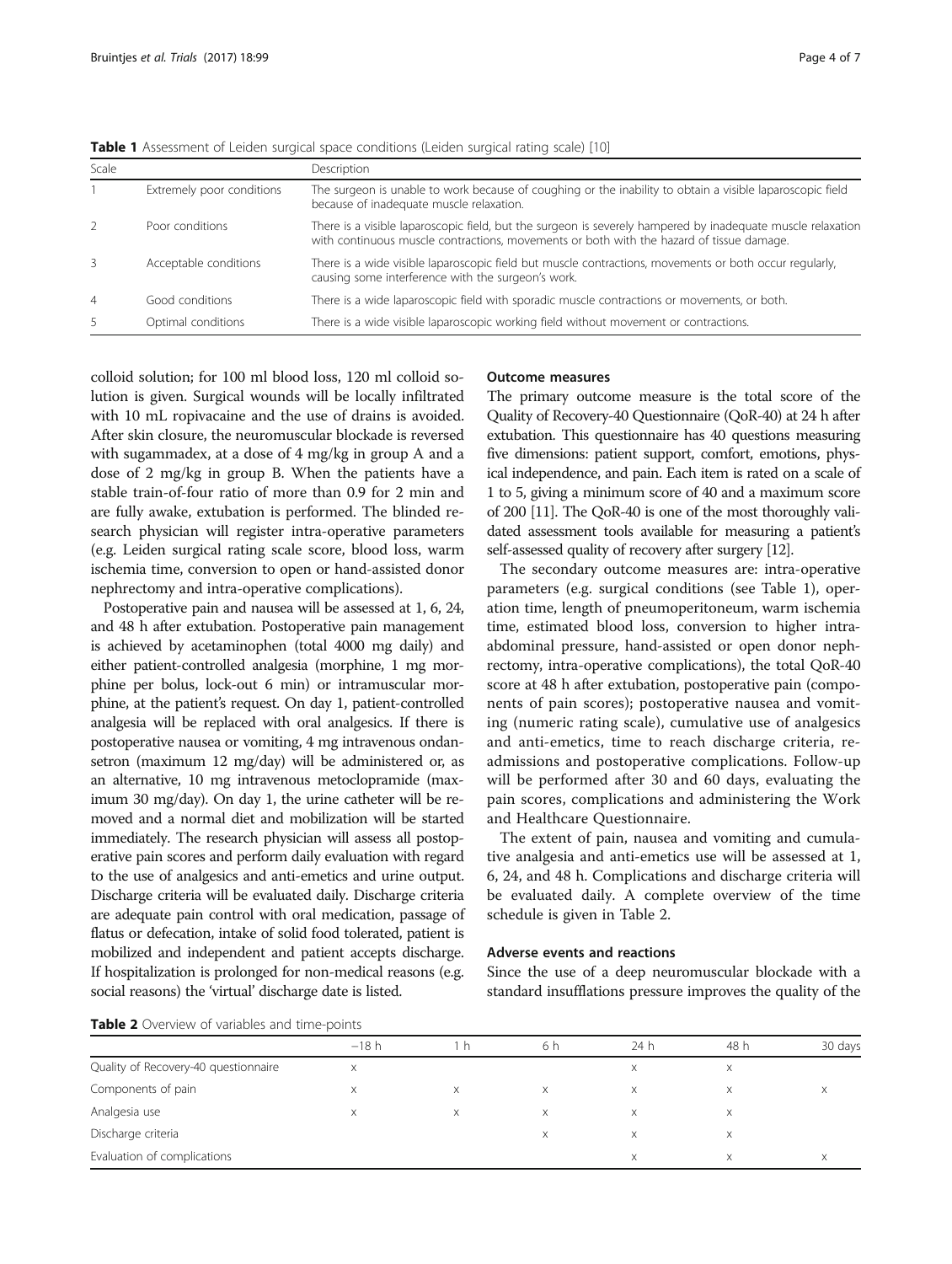surgical field, there are no risks related to the surgery [[10](#page-6-0)]. Preliminary data from our recently performed Leopard-3 study show that the mean surgical rating scale was significantly better during deep neuromuscular blockade with less opiate consumption (Ozdemir-van Brunschot DM, et al.: Deep neuromuscular blockade improves surgical conditions during low-pressure pneumoperitoneum laparoscopic donor nephrectomy, submitted). A deep neuromuscular block can be achieved by higher doses of rocuronium as compared with the routine intubation dose. To overcome the extended effects of deep neuromuscular blockade that might lead to airway obstruction, hypoxia, pneumonia, or atelectasis, sugammadex is administered to antagonize the effects of rocuronium. Sugammadex can be administered safely to patients, without dose adjustments for young, elderly, or obese patients and can also be safely administered to patients with suboptimal renal function. Patients will only be extubated when the train-of-four is >90%. Furthermore, patients will remain in the post-anesthesia care unit for 2 h, to ensure adequate neuromuscular function.

## Sample size calculation

A sample size of 48 patients per group is needed to provide 90% power to detect a 10-point difference in the quality of recovery score at 1 day after extubation (alpha, 5%). Based on our previous studies, the standard deviation is 15 points [[9\]](#page-6-0).

It is generally assumed that a clinically relevant improvement in quality of recovery is represented by a point 10 difference in QoR-40 score, because a 10-point difference represents a 15% improvement in the quality of recovery based on previously reported values on the mean and range of the QoR-40 score in patients after anesthesia and surgery [\[12](#page-6-0)–[17\]](#page-6-0).

## Data management and monitoring

Subjects will be coded by a numeric code to create an anonymous dataset. A Castor database will be developed and used for data management. Monitoring will be conducted in accordance with negligible risk monitoring guidelines of the Dutch Federation of Academic Medical Centers. The investigator will submit a summary of the progress of the trial to the accredited medical research ethics committee once a year. Information will be provided on the date of inclusion of the first subject, numbers of subjects included and numbers of subjects who have completed the trial, serious adverse events, serious adverse reactions, other problems and amendments.

## Statistical methods

For the primary analysis, groups A and B will be compared with regard to the primary end-point (QoR-40 score at day 1). Analysis of covariance (ANCOVA) will be used to compare groups and to adjust for covariates i.e. age, sex, number of arteries, and side of nephrectomy. Statistical significance will be considered for  $P < 0.05$ . All analyses will be performed on an intentionto-treat basis. When a significant number of patients (>10%) allocated to a moderate neuromuscular blockade have received deep relaxation due to additional boluses of rocuronium (post-tetanic count  $\leq$  2) for the duration of >50% of the operation time, both an intention-to-treat and a per-protocol analysis will be performed. Statistical analyses will be performed using SPSS 22.0 (SPSS Inc., Chicago, IL, USA).

## **Discussion**

Laparoscopic donor nephrectomy has become the gold standard in procuring live donor kidneys. Laparoscopic donor nephrectomy is associated with reduced analgesia use, shorter hospital stay, and faster return to normal physical functioning, as compared with open donor nephrectomy. Originally, enhanced recovery programs have been developed in Europe to address prolonged length of stay after colorectal resections [[18\]](#page-6-0). The enhanced recovery program care pathways reduce surgical stress, maintain postoperative physiological function, and enhance mobilization after surgery. It has been shown that enhanced recovery programs within laparoscopic surgeries decrease the length of stay, with equivalent morbidity, mortality, and readmission rates [[19](#page-6-0)]. Likewise, Waits et al. showed that implementation of an enhanced recovery program in living donor nephrectomy improves length of stay and narcotic use, as compared with a standard care protocol [[20](#page-6-0)]. In our previous trials, we studied the effect of low-pressure pneumoperitoneum during laparoscopic donor nephrectomy on postoperative pain scores and the early quality of recovery. Live kidney donors allocated to the low-pressure group showed lower postoperative pain scores.

The use of a deep neuromuscular block could be a new element of an enhanced recovery program in patients undergoing laparoscopic surgery. Our primary hypothesis is that the use of deep neuromuscular blockade during laparoscopic donor nephrectomy improves the early quality of recovery of living donor kidney donors. Deep neuromuscular blockade may increase relaxation of the abdominal wall musculature; this may reduce stretchrelated abdominal pain scores after laparoscopy. Some evidence exists that the use of a deep neuromuscular blockade reduces pain scores independently of the insufflation pressure. For example, Martini et al. showed that deep neuromuscular blockade improves surgical conditions, with reduced postoperative pain scores after laparoscopic surgery [\[10](#page-6-0)]. Moreover, preliminary data of our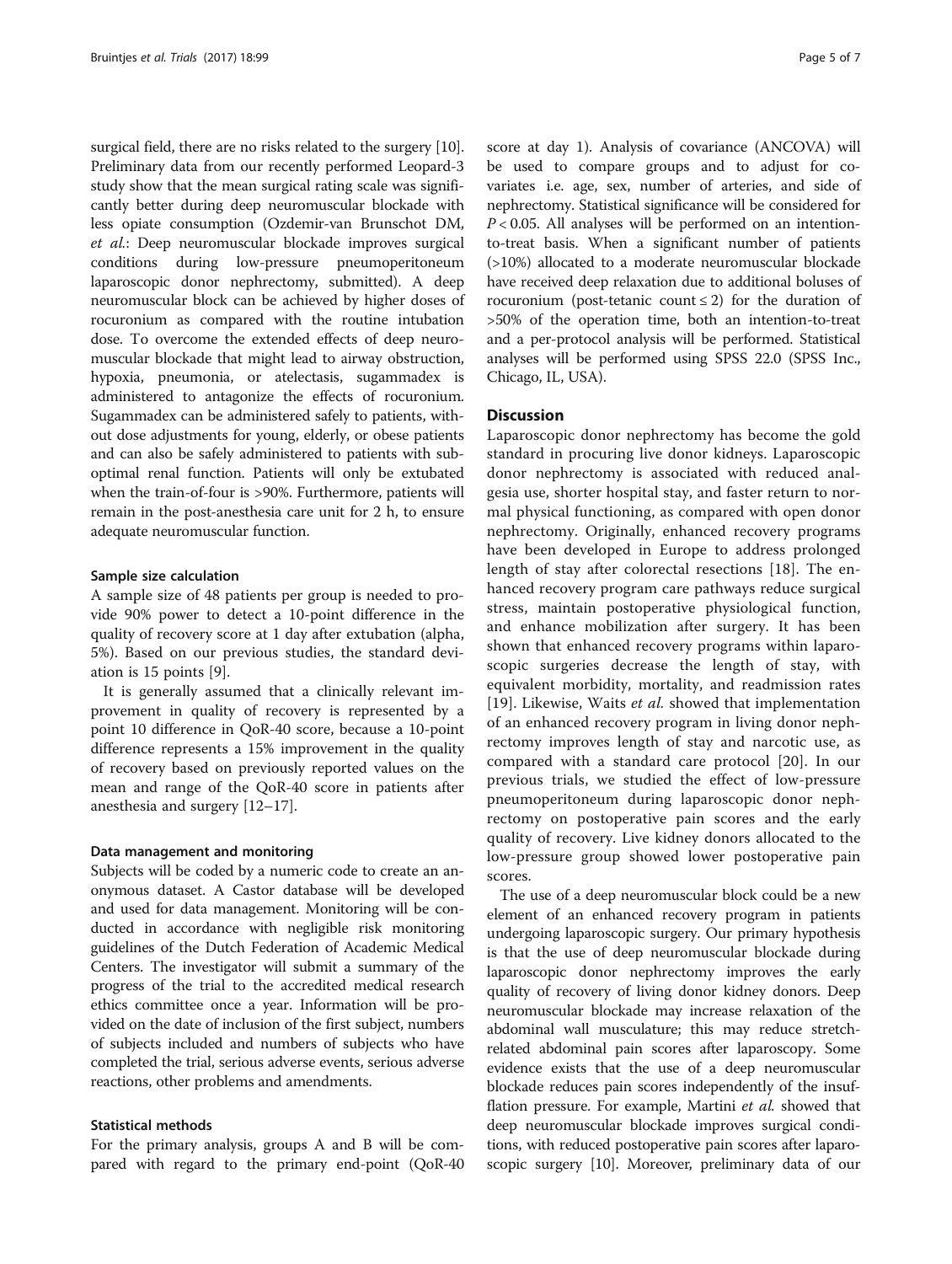<span id="page-5-0"></span>recently performed study (Ozdemir-van Brunschot DM, et al.: Deep neuromuscular blockade improves surgical conditions during low-pressure pneumoperitoneum laparoscopic donor nephrectomy, submitted) show that the mean surgical rating scale was significantly better during deep neuromuscular blockade, with less opiate consumption.

The main strength of our study is that this is the first randomized controlled trial designed to study the effect of deep neuromuscular blockade on the early quality of recovery. The QoR questionnaire is a thoroughly validated assessment tool to measure a patient's self-assessed quality of recovery after surgery [[12](#page-6-0)]. Improvement in the early quality of recovery increases patients' comfort and may contribute to earlier eating and mobilization. According to the principles of enhanced recovery, this may lead to a reduction in hospital stay. Another strength is that we study a highly homogeneous population of relatively healthy kidney donors. This may reduce bias, as similar baseline characteristics in both groups decrease the risk of confounding factors. Finally, it is reasonable to assume that results from this study also hold for many other laparoscopic procedures.

A limitation of this study is that the minimal clinically important difference of the quality of recovery score is still under debate. We performed a power calculation based on the assumption that the minimal clinically important difference is 10 points. Recently Myles et al. published data [[21\]](#page-6-0), in which they estimate a 6.3 point difference as the minimal clinically important difference for the QoR-40 score. This estimate was based on triangulation of distribution- and anchor based calculations of the minimal clinically important difference. However, it is important to note that the study population included a broad range of surgical procedures, varying in extent as well as type of surgery. In our view, a 10-point difference in the QoR-40 score would be more appropriate than a 6.3 difference, as the gain in quality of recovery has to outweigh the additional costs and expertise required for the application of deep neuromuscular blockade.

In conclusion, we aim to investigate the effects of deep neuromuscular blockade on the early quality of recovery in laparoscopic donor nephrectomy. Our hypothesis is that the use of deep neuromuscular blockade will lead to enhanced recovery after surgery.

## Trial status

Recruiting patients.

## Additional files

[Additional file 1:](dx.doi.org/10.1186/s13063-017-1785-y) SPIRIT checklist. (DOC 123 kb) [Additional file 2:](dx.doi.org/10.1186/s13063-017-1785-y) SPIRIT figure. (DOC 55 kb)

#### Abbreviations

ANCOVA: Analysis of covariance; QoR-40 questionnaire: Quality of Recovery-40 questionnaire; SPIRIT: Standard Protocol Items: Recommendations for Interventional Trials

#### Acknowledgements

Not applicable.

#### Funding

This work will be supported in part by a research grant from the Investigator Initiated Studies Program of Merck Sharp & Dohme Corp, reference number: MISP#54844. The opinions expressed in this paper are those of the authors and do not necessarily represent those of Merck Sharp & Dohme Corp.

#### Availability of data and materials

Authors can confirm that all relevant data will be included in the article or its supplementary information files. Additional data are available from the corresponding author on reasonable request.

#### Authors' contributions

MHDB participated in the study design and drafted the manuscript. AEB, AD, GJS, FCHdA, and KJHMvL participated in study design and performed critical revision of the manuscript. LBH performed critical revision of manuscript. RARTD participated in study design and performed statistical analysis. MCW drafted the study concept and participated in study design and critical revision of the manuscript. All authors read and approved the final manuscript.

#### Authors' information

Not applicable.

#### Competing interests

The authors declare that they have competing interests. The study is supported in part by a research grant. The opinions expressed in this paper are those of the authors and do not necessarily represent those of Merck Sharp & Dohme Corp.

#### Consent for publication

Not applicable.

#### Ethics approval and consent to participate

The protocol of the study was approved for both centers by the local ethics committee, the Central Committee on Research involving Human Subjects, Arnhem-Nijmegen, reference number NL58160.091.16. In addition, the study was approved by the Central Committee on Research involving Human Subjects, as the competent authority for the review of clinical trials in the Netherlands. Oral and written informed consent will be obtained from each patient before inclusion.

#### Author details

<sup>1</sup>Department of Surgery, Division of Vascular and Transplant Surgery Radboud University Medical Center, Geert Grooteplein 10, 6525 GA Nijmegen, The Netherlands. <sup>2</sup>Department of Surgery, Leiden University Medical Center, Albinusdreef 2, 2333 ZA Leiden, The Netherlands. <sup>3</sup>Department of Anesthesiology, Leiden University Medical Center, Albinusdreef 2, 2333 ZA Leiden, The Netherlands. <sup>4</sup> Department of Anesthesiology, Radboud University Medical Center, Geert Grooteplein 10, 6525 GA Nijmegen, The Netherlands. <sup>5</sup>Department of Nephrology, Radboud University Medical Center, Geert Grooteplein 10, 6525 GA Nijmegen, The Netherlands. <sup>6</sup>Department of Urology, Radboud University Medical Center, Geert Grooteplein 10, 6525 GA Nijmegen, The Netherlands. <sup>7</sup>Department for Health Evidence, Radboud University Medical Center, Geert Grooteplein 10, 6525 GA Nijmegen, The Netherlands. <sup>8</sup>Department of Surgery, Division of General Surgery, Radboud University Medical Center, Geert Grooteplein 10, 6525 GA Nijmegen, The Netherlands.

Received: 2 November 2016 Accepted: 5 January 2017 Published online: 04 March 2017